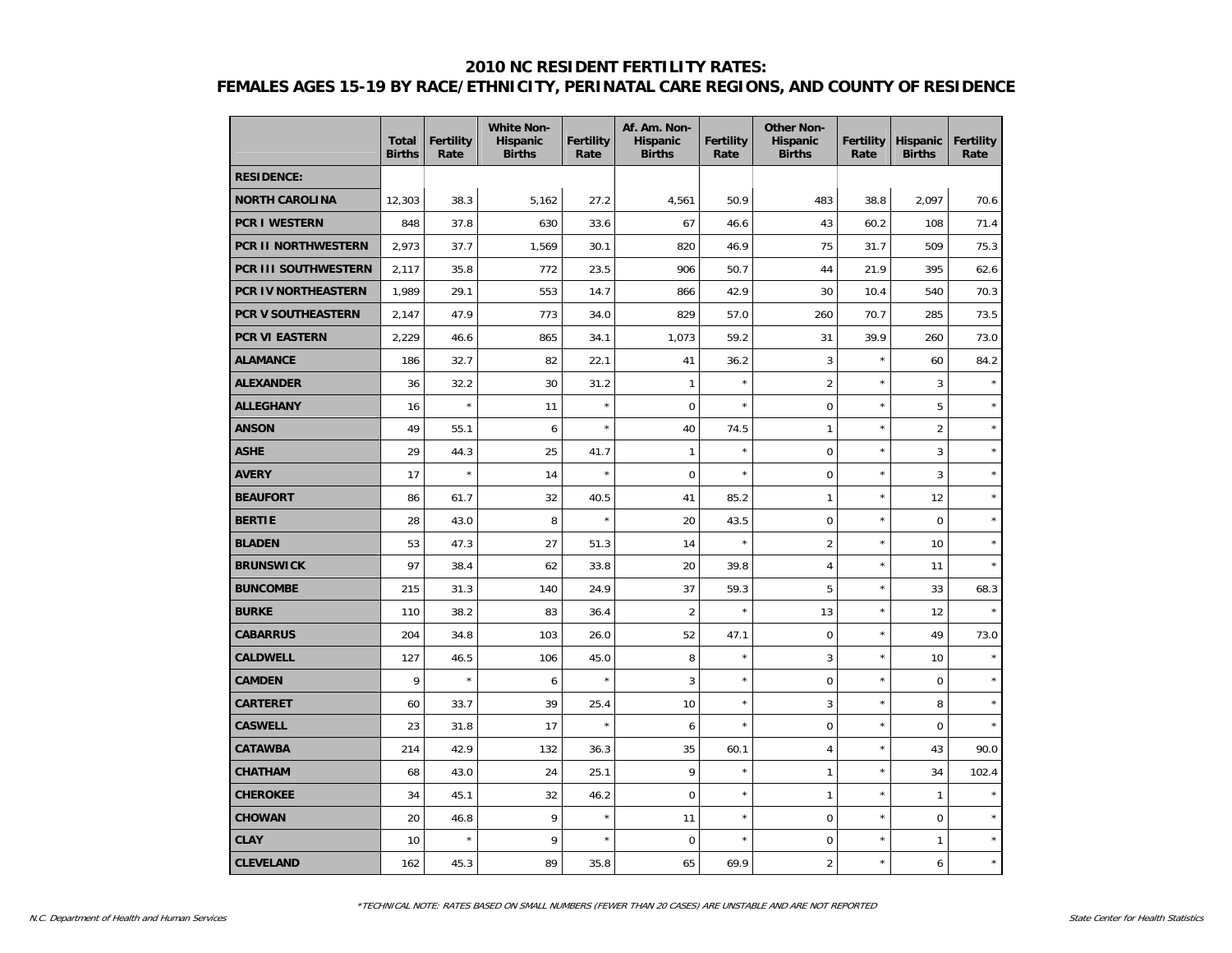## **2010 NC RESIDENT FERTILITY RATES: FEMALES AGES 15-19 BY RACE/ETHNICITY, PERINATAL CARE REGIONS, AND COUNTY OF RESIDENCE**

|                   | <b>Total</b><br><b>Births</b> | <b>Fertility</b><br>Rate | <b>White Non-</b><br><b>Hispanic</b><br><b>Births</b> | <b>Fertility</b><br>Rate | Af. Am. Non-<br><b>Hispanic</b><br><b>Births</b> | Fertility<br>Rate | <b>Other Non-</b><br><b>Hispanic</b><br><b>Births</b> | <b>Fertility</b><br>Rate | <b>Hispanic</b><br><b>Births</b> | <b>Fertility</b><br>Rate |
|-------------------|-------------------------------|--------------------------|-------------------------------------------------------|--------------------------|--------------------------------------------------|-------------------|-------------------------------------------------------|--------------------------|----------------------------------|--------------------------|
| <b>COLUMBUS</b>   | 94                            | 49.0                     | 41                                                    | 38.5                     | 39                                               | 56.5              | $\overline{4}$                                        | $\star$                  | 10                               |                          |
| <b>CRAVEN</b>     | 180                           | 57.7                     | 86                                                    | 46.2                     | 71                                               | 73.9              | $\overline{4}$                                        | $\star$                  | 19                               | $\star$                  |
| <b>CUMBERLAND</b> | 553                           | 48.7                     | 199                                                   | 44.6                     | 285                                              | 53.8              | 15                                                    | $\star$                  | 54                               | 47.6                     |
| <b>CURRITUCK</b>  | 28                            | 37.0                     | 27                                                    | 40.5                     | 1                                                | $\star$           | $\mathsf 0$                                           | $\star$                  | $\mathbf 0$                      | $\star$                  |
| <b>DARE</b>       | 17                            | $\star$                  | 11                                                    | $\star$                  | $\mathbf 0$                                      | $\star$           | $\pmb{0}$                                             | $\star$                  | 6                                |                          |
| <b>DAVIDSON</b>   | 242                           | 47.5                     | 167                                                   | 41.9                     | 38                                               | 62.4              | 3                                                     | $\star$                  | 34                               | 83.7                     |
| <b>DAVIE</b>      | 43                            | 32.9                     | 31                                                    | 28.8                     | 6                                                | $\star$           | $\mathbf 0$                                           | $\star$                  | 6                                | $\star$                  |
| <b>DUPLIN</b>     | 97                            | 53.4                     | 21                                                    | 24.7                     | 37                                               | 71.3              | 3                                                     | $\star$                  | 36                               | 82.8                     |
| <b>DURHAM</b>     | 309                           | 34.5                     | 30                                                    | 11.9                     | 184                                              | 38.7              | 5                                                     | $\star$                  | 90                               | 77.3                     |
| <b>EDGECOMBE</b>  | 121                           | 59.4                     | 23                                                    | 38.0                     | 92                                               | 68.3              | $\mathbf 0$                                           | ×                        | 6                                | $\star$                  |
| <b>FORSYTH</b>    | 488                           | 38.6                     | 121                                                   | 19.5                     | 220                                              | 48.5              | 3                                                     | $\star$                  | 144                              | 88.1                     |
| <b>FRANKLIN</b>   | 58                            | 31.7                     | 20                                                    | 19.5                     | 28                                               | 44.0              | $\pmb{0}$                                             | $\star$                  | 10                               | $\star$                  |
| <b>GASTON</b>     | 328                           | 48.5                     | 208                                                   | 43.5                     | 88                                               | 65.4              | $\overline{2}$                                        | $\star$                  | 30                               | 61.1                     |
| <b>GATES</b>      | 10                            | $\star$                  | 6                                                     | $\star$                  | 4                                                | $\star$           | $\mathbf 0$                                           | $\star$                  | $\mathbf 0$                      |                          |
| <b>GRAHAM</b>     | 17                            | $\star$                  | 15                                                    | $\star$                  | $\mathbf 0$                                      | $\star$           | $\overline{2}$                                        | $\star$                  | $\mathbf 0$                      | $\star$                  |
| <b>GRANVILLE</b>  | 68                            | 36.9                     | 26                                                    | 25.5                     | 34                                               | 51.5              | $\mathbf 0$                                           | $\star$                  | 8                                | $\star$                  |
| <b>GREENE</b>     | 30                            | 47.2                     | 9                                                     | $\star$                  | 13                                               | $\star$           | $\mathbf 0$                                           | $\star$                  | 8                                |                          |
| <b>GUILFORD</b>   | 574                           | 30.2                     | 139                                                   | 16.0                     | 322                                              | 40.4              | 31                                                    | 32.1                     | 82                               | 59.7                     |
| <b>HALIFAX</b>    | 104                           | 55.0                     | 21                                                    | 35.1                     | 78                                               | 66.6              | 3                                                     | $\star$                  | $\overline{2}$                   | $\star$                  |
| <b>HARNETT</b>    | 173                           | 40.8                     | 76                                                    | 30.8                     | 60                                               | 50.0              | $\overline{7}$                                        | $\star$                  | 30                               | 66.4                     |
| <b>HAYWOOD</b>    | 61                            | 37.6                     | 54                                                    | 35.6                     | $\mathbf{1}$                                     | $\star$           | $\overline{2}$                                        | $\star$                  | $\overline{4}$                   |                          |
| <b>HENDERSON</b>  | 118                           | 44.5                     | 81                                                    | 38.6                     | 8                                                | $\star$           | $\overline{2}$                                        | $\star$                  | 27                               | 75.4                     |
| <b>HERTFORD</b>   | 41                            | 43.4                     | 5                                                     | $\star$                  | 36                                               | 52.9              | $\mathsf 0$                                           | $\star$                  | $\mathbf 0$                      | $\star$                  |
| <b>HOKE</b>       | 75                            | 50.9                     | 21                                                    | 43.8                     | 29                                               | 48.5              | 16                                                    | $\star$                  | 9                                |                          |
| <b>HYDE</b>       | 4                             | $\star$                  | $\mathbf{1}$                                          | $\star$                  | $\overline{2}$                                   | $\star$           | $\mathbf 0$                                           | $\star$                  | $\mathbf{1}$                     |                          |
| <b>IREDELL</b>    | 194                           | 36.1                     | 102                                                   | 25.6                     | 60                                               | 73.4              | 5                                                     | $\star$                  | 27                               | 60.8                     |
| <b>JACKSON</b>    | 49                            | 24.9                     | 27                                                    | 16.9                     | $\mathbf 0$                                      | $\star$           | 18                                                    | $\star$                  | $\sqrt{4}$                       | $\star$                  |
| <b>JOHNSTON</b>   | 215                           | 38.6                     | 103                                                   | 29.1                     | 50                                               | 45.9              | $\overline{4}$                                        | $\star$                  | 58                               | 66.2                     |
| <b>JONES</b>      | 9                             | $\star$                  | $\overline{7}$                                        | $\star$                  | $\overline{2}$                                   | $\star$           | $\pmb{0}$                                             | $\star$                  | $\pmb{0}$                        |                          |
| <b>LEE</b>        | 110                           | 59.5                     | 34                                                    | 36.8                     | 30                                               | 65.8              | $\overline{2}$                                        | $\star$                  | 44                               | 99.1                     |
| <b>LENOIR</b>     | 87                            | 45.0                     | 33                                                    | 38.0                     | 46                                               | 50.8              | $\mathbf{1}$                                          | $\star$                  | $\overline{7}$                   | $\star$                  |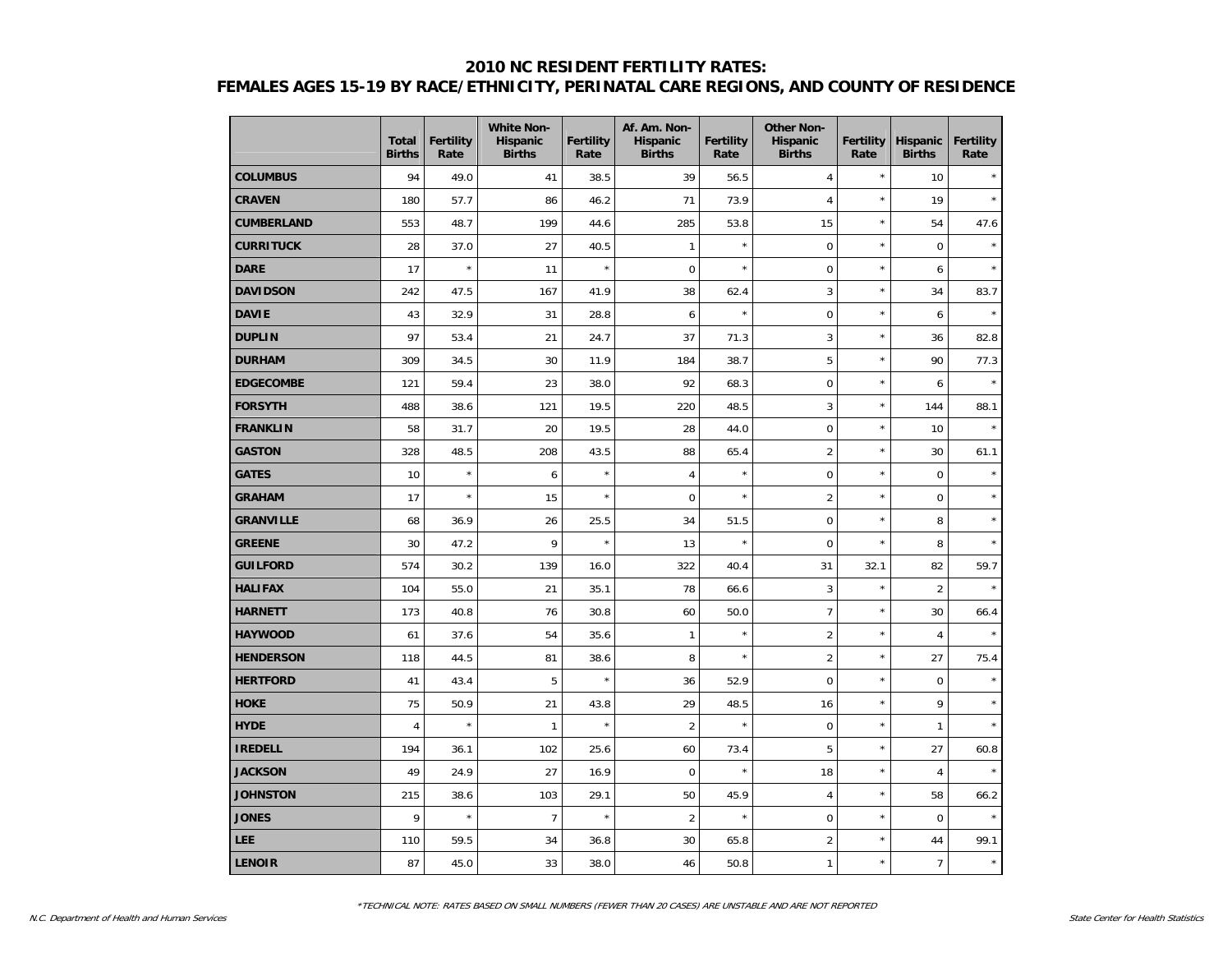## **2010 NC RESIDENT FERTILITY RATES: FEMALES AGES 15-19 BY RACE/ETHNICITY, PERINATAL CARE REGIONS, AND COUNTY OF RESIDENCE**

|                    | <b>Total</b><br><b>Births</b> | <b>Fertility</b><br>Rate | <b>White Non-</b><br><b>Hispanic</b><br><b>Births</b> | <b>Fertility</b><br>Rate | Af. Am. Non-<br><b>Hispanic</b><br><b>Births</b> | Fertility<br>Rate | <b>Other Non-</b><br><b>Hispanic</b><br><b>Births</b> | <b>Fertility</b><br>Rate | <b>Hispanic</b><br><b>Births</b> | <b>Fertility</b><br>Rate |
|--------------------|-------------------------------|--------------------------|-------------------------------------------------------|--------------------------|--------------------------------------------------|-------------------|-------------------------------------------------------|--------------------------|----------------------------------|--------------------------|
| <b>LINCOLN</b>     | 92                            | 37.3                     | 70                                                    | 34.5                     | 11                                               | $\star$           | $\mathbf{1}$                                          | $\star$                  | 10                               |                          |
| <b>MCDOWELL</b>    | 72                            | 55.3                     | 64                                                    | 56.2                     | 1                                                | $\star$           | $\mathbf 0$                                           | $\star$                  | $\overline{7}$                   | $\star$                  |
| <b>MACON</b>       | 42                            | 45.2                     | 33                                                    | 40.5                     | $\mathbf{1}$                                     | $\star$           | $\mathbf{1}$                                          | $\star$                  | $\overline{7}$                   | $\star$                  |
| <b>MADISON</b>     | 10                            | $\star$                  | 10                                                    | $\star$                  | $\mathbf 0$                                      | $\star$           | $\mathbf 0$                                           | $\star$                  | $\mathbf 0$                      | $\star$                  |
| <b>MARTIN</b>      | 39                            | 49.1                     | 19                                                    | $\star$                  | 19                                               | $\star$           | $\mathbf 0$                                           | $\star$                  | $\mathbf{1}$                     |                          |
| <b>MECKLENBURG</b> | 1,000                         | 33.3                     | 147                                                   | 11.8                     | 577                                              | 46.8              | 32                                                    | 22.5                     | 244                              | 63.0                     |
| <b>MITCHELL</b>    | 22                            | 53.8                     | 19                                                    | $\star$                  | $\mathbf{1}$                                     | $\star$           | $\mathbf 0$                                           | $\star$                  | $\overline{2}$                   |                          |
| <b>MONTGOMERY</b>  | 61                            | 70.0                     | 23                                                    | 49.5                     | 17                                               | $\star$           | $\mathbf{1}$                                          | $\star$                  | 20                               | 116.3                    |
| <b>MOORE</b>       | 88                            | 36.8                     | 46                                                    | 28.2                     | 32                                               | 64.8              | $\mathbf 0$                                           | $\star$                  | 10                               |                          |
| <b>NASH</b>        | 149                           | 46.0                     | 44                                                    | 30.9                     | 87                                               | 56.9              | $\mathbf{1}$                                          | $\star$                  | 17                               |                          |
| <b>NEW HANOVER</b> | 193                           | 27.8                     | 72                                                    | 14.1                     | 92                                               | 71.4              | 3                                                     | $\star$                  | 26                               | 67.9                     |
| <b>NORTHAMPTON</b> | 34                            | 52.2                     | 4                                                     | $\star$                  | 30                                               | 64.2              | 0                                                     | $\star$                  | $\pmb{0}$                        | $\star$                  |
| <b>ONSLOW</b>      | 377                           | 67.3                     | 252                                                   | 68.8                     | 58                                               | 51.8              | 13                                                    | $\star$                  | 54                               | 81.8                     |
| <b>ORANGE</b>      | 67                            | 10.1                     | 25                                                    | 5.3                      | 18                                               | $\star$           | $\mathbf 0$                                           | $\star$                  | 24                               | 56.3                     |
| <b>PAMLICO</b>     | 22                            | 62.3                     | 15                                                    | $\star$                  | 5                                                | $\star$           | $\mathbf 0$                                           | $\star$                  | $\overline{2}$                   |                          |
| <b>PASQUOTANK</b>  | 47                            | 29.7                     | 20                                                    | 29.1                     | 27                                               | 32.2              | $\mathbf 0$                                           | $\star$                  | $\mathbf 0$                      | $\star$                  |
| <b>PENDER</b>      | 63                            | 38.9                     | 30                                                    | 26.5                     | 19                                               | $\star$           | $\mathbf 0$                                           | $\star$                  | 14                               | $\star$                  |
| <b>PERQUIMANS</b>  | 17                            | $\star$                  | 10                                                    | $\star$                  | $\overline{7}$                                   | $\star$           | 0                                                     | $\star$                  | $\pmb{0}$                        | $\star$                  |
| <b>PERSON</b>      | 62                            | 48.7                     | 27                                                    | 36.2                     | 31                                               | 69.8              | 1                                                     | $\star$                  | 3                                | $\star$                  |
| <b>PITT</b>        | 214                           | 25.6                     | 55                                                    | 11.1                     | 141                                              | 49.3              | $\mathbf{1}$                                          | $\star$                  | 17                               | $\star$                  |
| <b>POLK</b>        | 15                            | $\star$                  | 9                                                     | $\star$                  | $\overline{4}$                                   | $\star$           | $\mathbf 0$                                           | $\star$                  | $\overline{2}$                   |                          |
| <b>RANDOLPH</b>    | 204                           | 45.3                     | 135                                                   | 38.4                     | 23                                               | 68.7              | $\overline{7}$                                        | $\star$                  | 39                               | 67.7                     |
| <b>RICHMOND</b>    | 112                           | 70.8                     | 48                                                    | 58.3                     | 45                                               | 76.7              | 8                                                     | $\star$                  | 11                               |                          |
| <b>ROBESON</b>     | 374                           | 69.3                     | 62                                                    | 50.1                     | 94                                               | 59.1              | 177                                                   | 81.6                     | 41                               | 101.7                    |
| ROCKINGHAM         | 144                           | 50.0                     | 92                                                    | 46.6                     | 31                                               | 44.9              | 1                                                     | $\star$                  | 20                               | 106.4                    |
| <b>ROWAN</b>       | 202                           | 44.6                     | 111                                                   | 35.1                     | 62                                               | 66.8              | $\mathbf{1}$                                          | $\star$                  | 28                               | 75.5                     |
| <b>RUTHERFORD</b>  | 98                            | 43.8                     | 82                                                    | 45.5                     | 10                                               | $\star$           | $\overline{2}$                                        | $\star$                  | $\overline{4}$                   | $\star$                  |
| <b>SAMPSON</b>     | 111                           | 53.9                     | 37                                                    | 37.0                     | 36                                               | 57.4              | $\mathbf{1}$                                          | $\star$                  | 37                               | 96.1                     |
| <b>SCOTLAND</b>    | 100                           | 73.9                     | 29                                                    | 56.0                     | 47                                               | 77.2              | 22                                                    | 110.6                    | $\overline{2}$                   |                          |
| <b>STANLY</b>      | 81                            | 40.2                     | 53                                                    | 34.8                     | 15                                               | $\star$           | 5                                                     | $\star$                  | 8                                | $\star$                  |
| <b>STOKES</b>      | 46                            | 30.2                     | 39                                                    | 28.0                     | 6                                                | $\star$           | 0                                                     | $\star$                  | $\mathbf{1}$                     | $\star$                  |